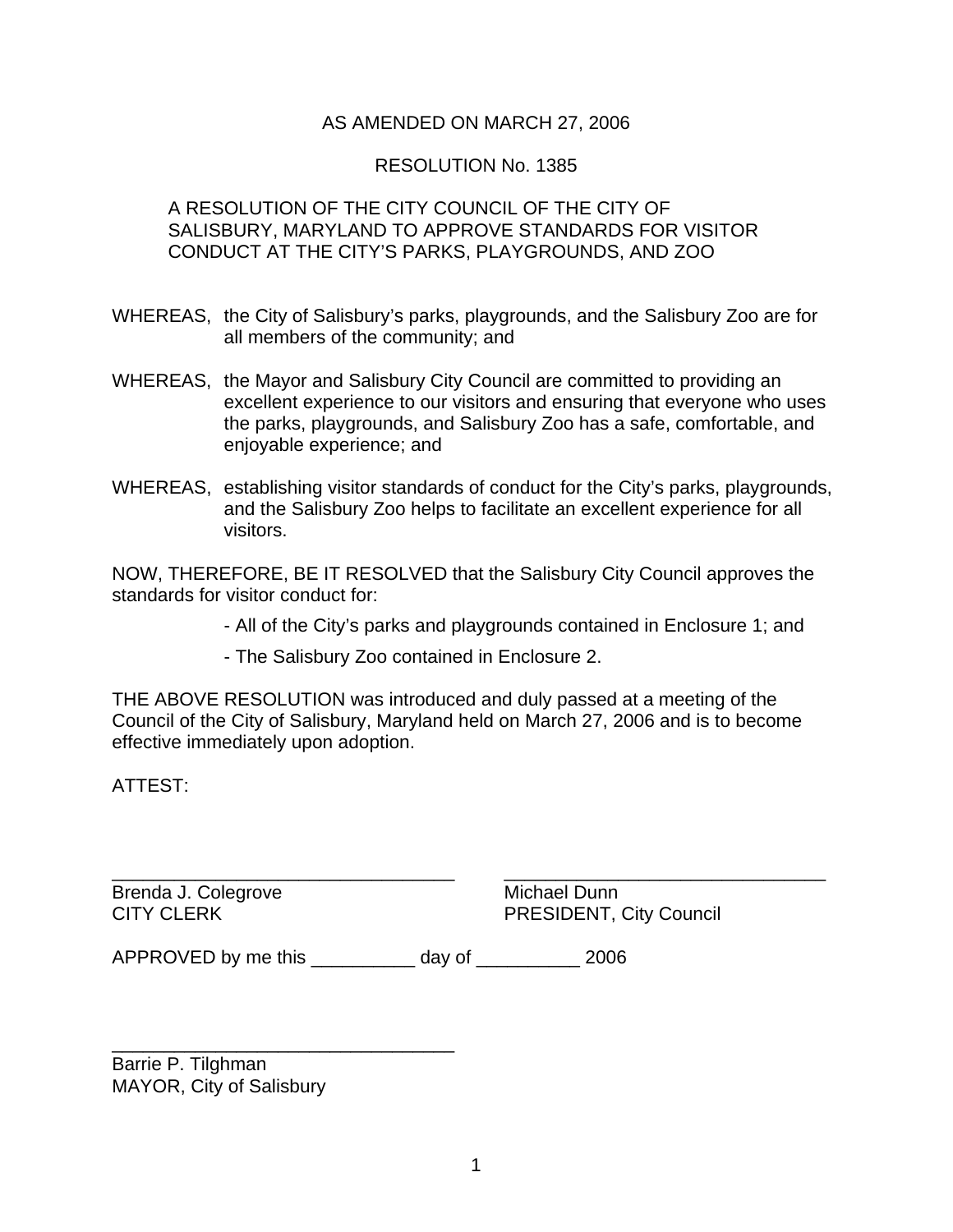# **Visitor Rules of Conduct while at the City of Salisbury Parks and Playgrounds**

### *Welcome to the City of Salisbury Parks and Playgrounds!*

Salisbury City Parks and Playgrounds are for all members of the community. We are committed to providing an excellent experience to our visitors and ensuring that everyone who uses the parks and playgrounds has a safe, comfortable, and enjoyable experience.

Use of park and playground facilities and resources implies acceptance of our Visitor Rules of Conduct, which are based on these principles:

- Respect other visitors and their right to have a positive experience at the City's parks and playgrounds.
- Respect park and playground staff and volunteers, whose responsibility it is to help you get the most from your experience and to maintain a safe and comfortable atmosphere for all visitors.
- Visitors should follow rules related to all park and playground facilities, equipment, and resources.
- Children under the age of 9 should be attended at all times by a parent, caregiver, or someone over the age of 13 who has the authority to look after them. Park and playground staff are not responsible for children left unattended or without supervision in the City's parks and playgrounds.
- Protect your personal property while in the parks and playgrounds or on park property. The City of Salisbury cannot take responsibility for lost or stolen property.

When questionable or inappropriate behaviors occur:

- Park, playground, and city staff members have the authority to enforce the Visitor Rules of Conduct.
- Depending on the nature and frequency of the Visitor behavior, consequences may include loss of park and playground privileges for a specified period of time.
- Staff may call upon law enforcement to assist in managing some situations, including removing and/or arresting trespassing visitors who have been banned from park and playground property.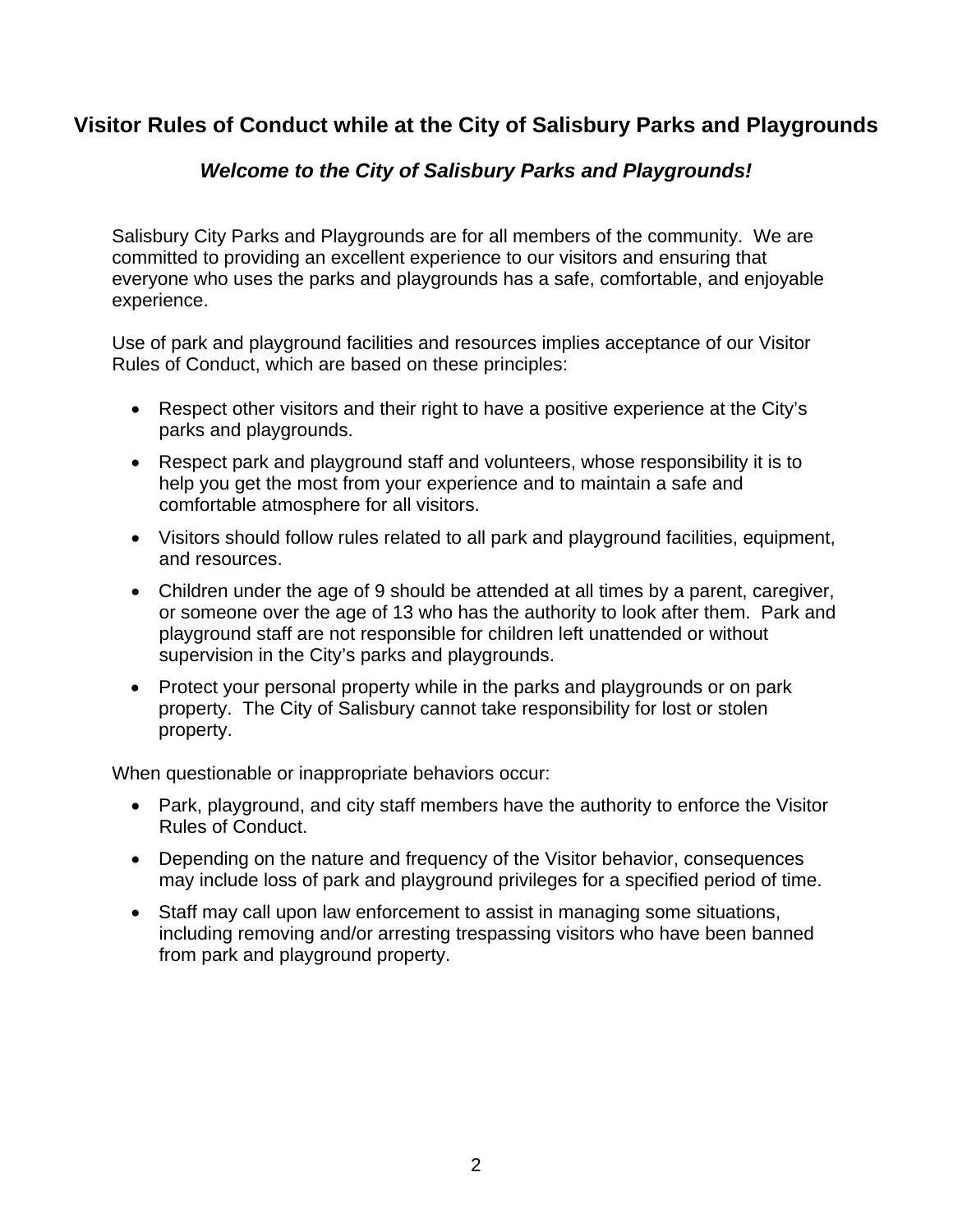### **Visitor Rules of Conduct while at the City of Salisbury Parks and Playgrounds (Continued)**

Unacceptable behaviors include but are not limited to:

- Bathing in or misusing park and playground restrooms.
- Behaving in a violent or threatening manner.
- Bringing animals, other than guide dogs, into the playgrounds.
- Creating a public disturbance, e.g. rowdiness in behavior, using electronic devices such as CD players which disturb other park visitors.
- Engaging in any activity or behavior that violates local ordinances or is illegal under state or federal law, e.g., panhandling, possession of firearms or weapons, assault, etc.
- Failing to attend to a child less than 9 years of age.
- Failing to follow rules relating to safety of park and playground facilities, equipment, resources, and/or buildings.
- Entering or playing in the City Park water fountain adjacent to the Park Water Treatment Plant.
- Interfering with free passage (blocking entrances or exits).
- Using bicycles, skateboards, scooters, roller skates, or other sports equipment in the playgrounds.
- Stealing, mutilating, or defacing park and playground facilities, equipment, resources, materials, and/or property.
- Using alcohol or illegal drugs or behaving as though under the influence.
- Using obscene or abusive language.
- Harassing and/or verbally abusing park and playground staff.
- Harassing and/or verbally abusing park and playground volunteers, visitors, and/or animals.
- Feeding of wild animals, including waterfowl.

### **Keep the Salisbury City Parks and Playgrounds safe, comfortable, and e njoyable for everyone, and help us fulfill our commitment to Fostering Positive Recreation Experiences for all Visitors.**

Visitor Rules of Conduct approved by the City of Salisbury City Council by Resolution No. 1385 on March 27, 2006.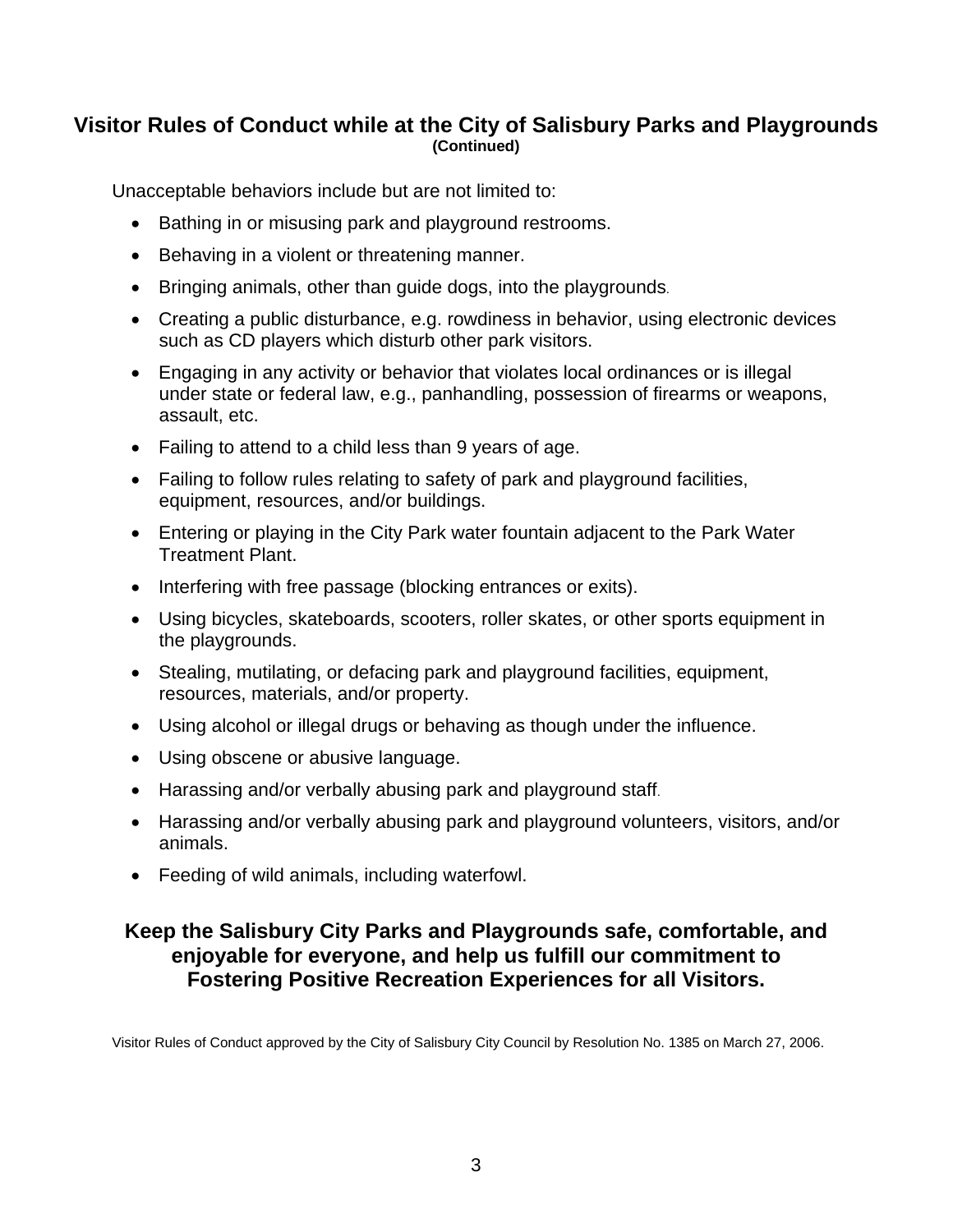# **Visitor Rules of Conduct while at the Salisbury Zoo**

## *Welcome to the Salisbury Zoo!*

The Salisbury Zoo is for all members of the community. We are committed to providing an excellent experience to our visitors and ensuring that everyone who uses the zoo has a safe, comfortable, and enjoyable experience.

Use of zoo facilities and resources implies acceptance of our Visitor Rules of Conduct, which are based on these principles:

- Respect other visitors and their right to have a positive experience at the zoo.
- Respect zoo staff and volunteers, whose responsibility it is to help you get the most from your zoo experience and to maintain a safe and comfortable atmosphere for all visitors.
- Visitors should follow rules related to all zoo animals, facilities, equipment, and resources.
- Children under the age of 9 should be attended at all times by a parent, caregiver, or someone over the age of 13 who has the authority to look after them. Zoo staff are not responsible for children left unattended or without supervision in the zoo.
- Protect your personal property while in the zoo or on zoo property. The zoo cannot take responsibility for lost or stolen property.

When questionable or inappropriate behaviors occur:

- Zoo staff members have the authority to enforce the Visitor Rules of Conduct.
- Depending on the nature and frequency of the Visitor behavior, consequences may include loss of zoo privileges for a specified period of time.
- Staff may call upon law enforcement to assist in managing some situations, including removing and/or arresting trespassing visitors who have been banned from zoo property.

Unacceptable behaviors include but are not limited to:

- Bathing in or misusing zoo restrooms.
- Behaving in a violent or threatening manner.
- Bringing animals, other than guide dogs, into the zoo.
- Feeding of zoo animals.
- . Crossing the barriers that protect zoo visitors and animals
- Smoking in the zoo or on zoo property.